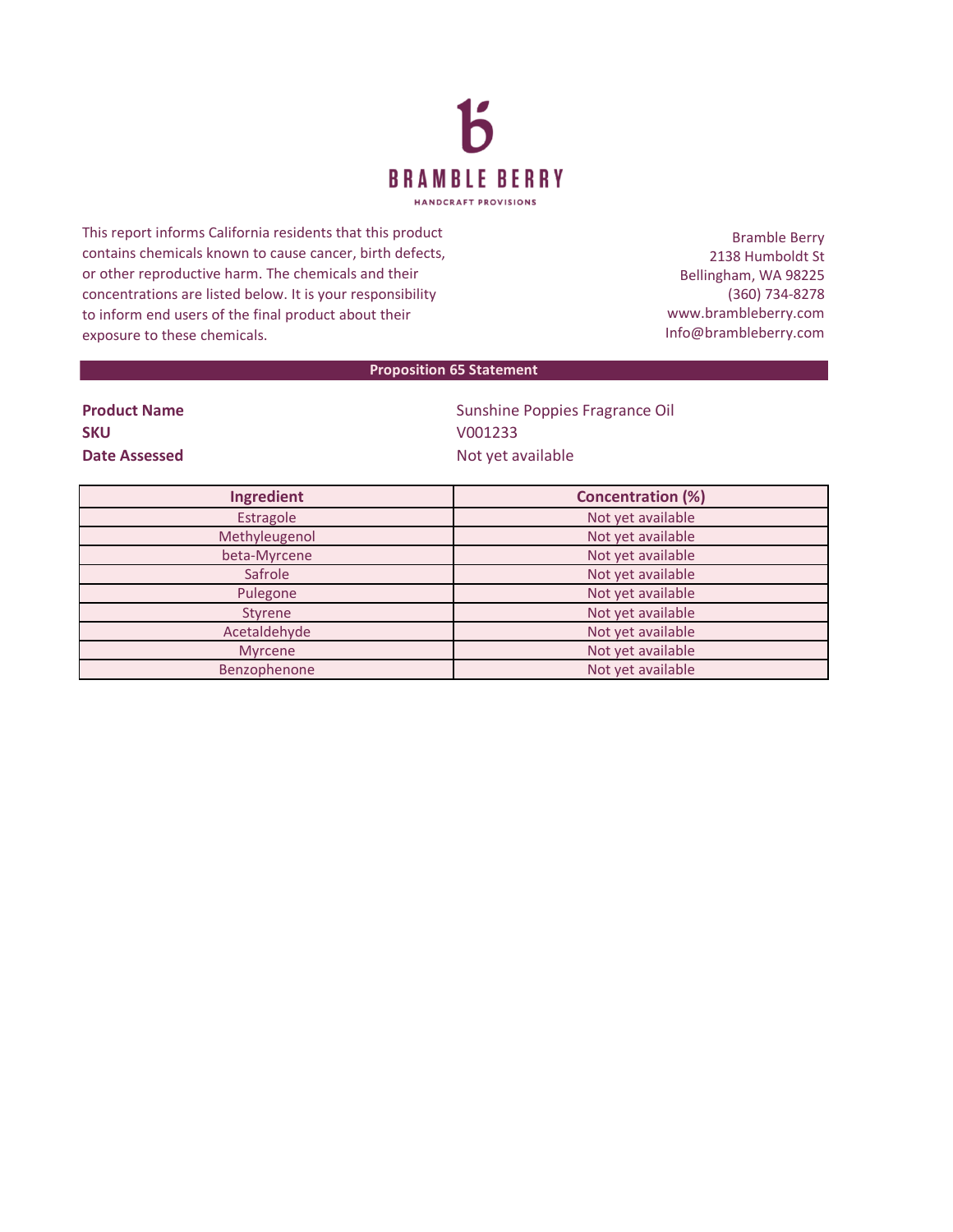

This report reflects the safe usage rates for this fragrance formula based on the International Fragrance Association (IFRA) 48th Amendment standards. IFRA reviews thousands of ingredients and issues guidelines for their usage, or bans the use of certain ingredients.

Bramble Berry 2138 Humboldt St Bellingham, WA 98225 (360) 734-8278 www.brambleberry.com Info@brambleberry.com

## **IFRA Statement - 48th Amendment**

**SKU** V001233 **Dated Assessed** 12/31/2019

**Product Name Construction Construction Construction Construction Construction Construction Construction Construction Construction Construction Construction Construction Construction Construction Construction Constructio** 

| <b>Category</b> | Max. Usage (%) |
|-----------------|----------------|
|                 | 0.00           |
|                 | 4.62           |
| з               | 18.70          |
| 4               | 56.09          |
|                 | 29.41          |
| 6               | 89.91          |
|                 | 9.45           |
| Ջ               | 4.20           |
| 9               | 10.50          |
| 10              | 5.25           |
| 11              | 100.00         |

The IFRA Standards regarding usage restrictions are based on safety assessments by the Panel of Experts on the Research Institute for Fragrance Materials (RIFM) 48th Amendment, and are enforced by the IFRA Scientific Committee. Evaluation of individual fragrance ingredients are made according to the safety standards contained in the relevant section of the IFRA Code of Practice. It is your responsibility to ensure the safety of the final product with more testing if needed.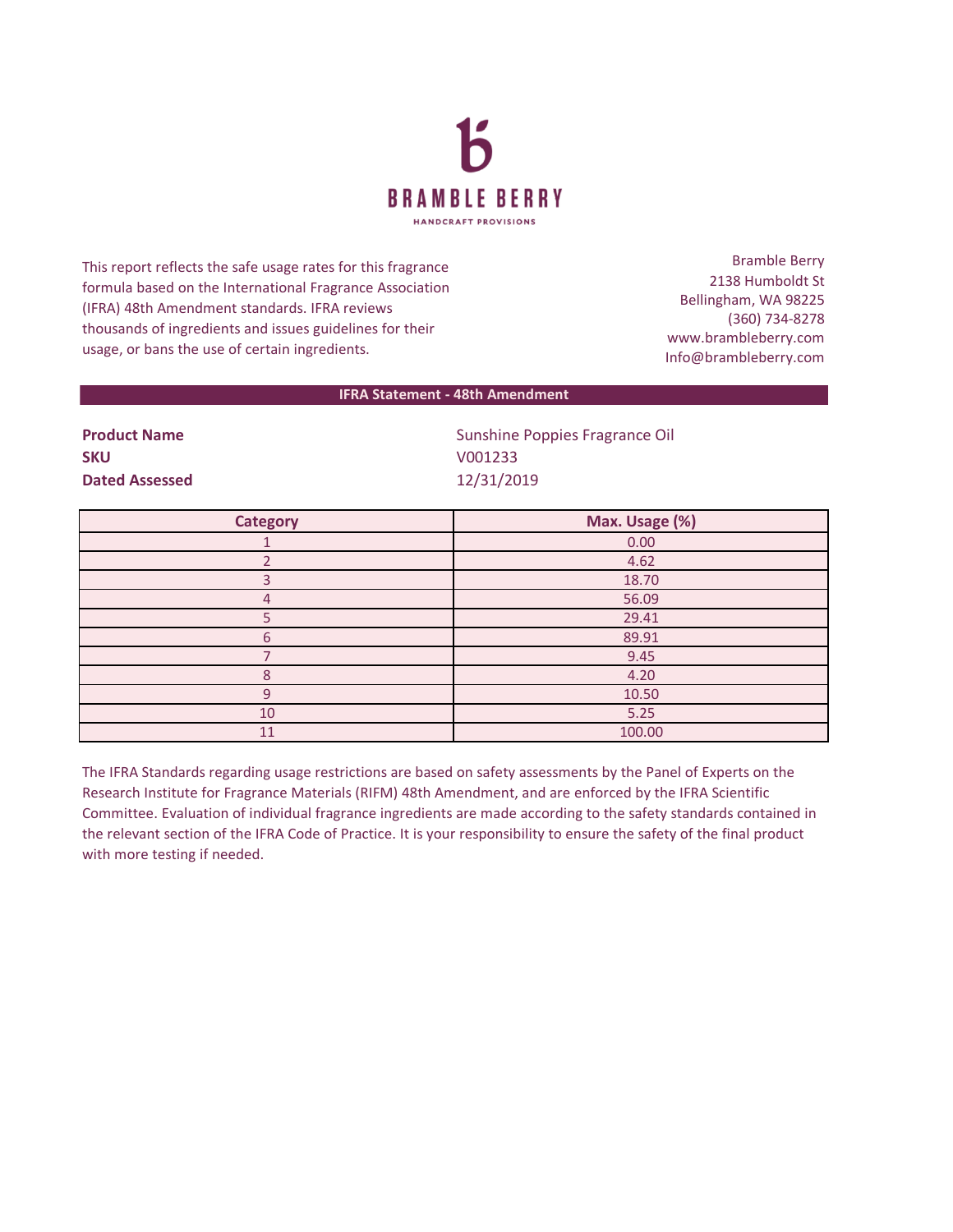

This report reflects the safe usage rates for this fragrance formula based on the International Fragrance Association (IFRA) 49th Amendment standards. IFRA reviews thousands of ingredients and issues guidelines for their usage, or bans the use of certain ingredients.

Bramble Berry 2138 Humboldt St Bellingham, WA 98225 (360) 734-8278 www.brambleberry.com Info@brambleberry.com

## **IFRA Statement - 49th Amendment**

| .                     |  |
|-----------------------|--|
| <b>SKU</b>            |  |
| <b>Dated Assessed</b> |  |

**Product Name Construction Construction Construction Construction Construction Construction Construction Construction Construction Construction Construction Construction Construction Construction Construction Constructio SKU** V001233 **Dated Assessed** 3/5/2021

| <b>Category</b> | Max. Usage (%) |
|-----------------|----------------|
| $\mathbf{1}$    | N/A            |
| $\overline{2}$  | 2.94           |
| $\overline{3}$  | 0.86           |
| $\overline{4}$  | 10.08          |
| 5a              | 9.03           |
| 5b              | 0.44           |
| 5c              | 1.74           |
| 5d              | 0.15           |
| $\sqrt{6}$      | N/A            |
| 7a              | 0.86           |
| 7 <sub>b</sub>  | 0.86           |
| $\,8\,$         | 0.15           |
| 9               | 3.99           |
| 10a             | 3.99           |
| 10 <sub>b</sub> | 25.21          |
| 11a             | 0.15           |
| 11 <sub>b</sub> | 0.15           |
| 12              | 100.00         |

The IFRA Standards regarding usage restrictions are based on safety assessments by the Panel of Experts on the Research Institute for Fragrance Materials (RIFM) 49th Amendment, and are enforced by the IFRA Scientific Committee. Evaluation of individual fragrance ingredients are made according to the safety standards contained in the relevant section of the IFRA Code of Practice. It is your responsibility to ensure the safety of the final product with more testing if needed.